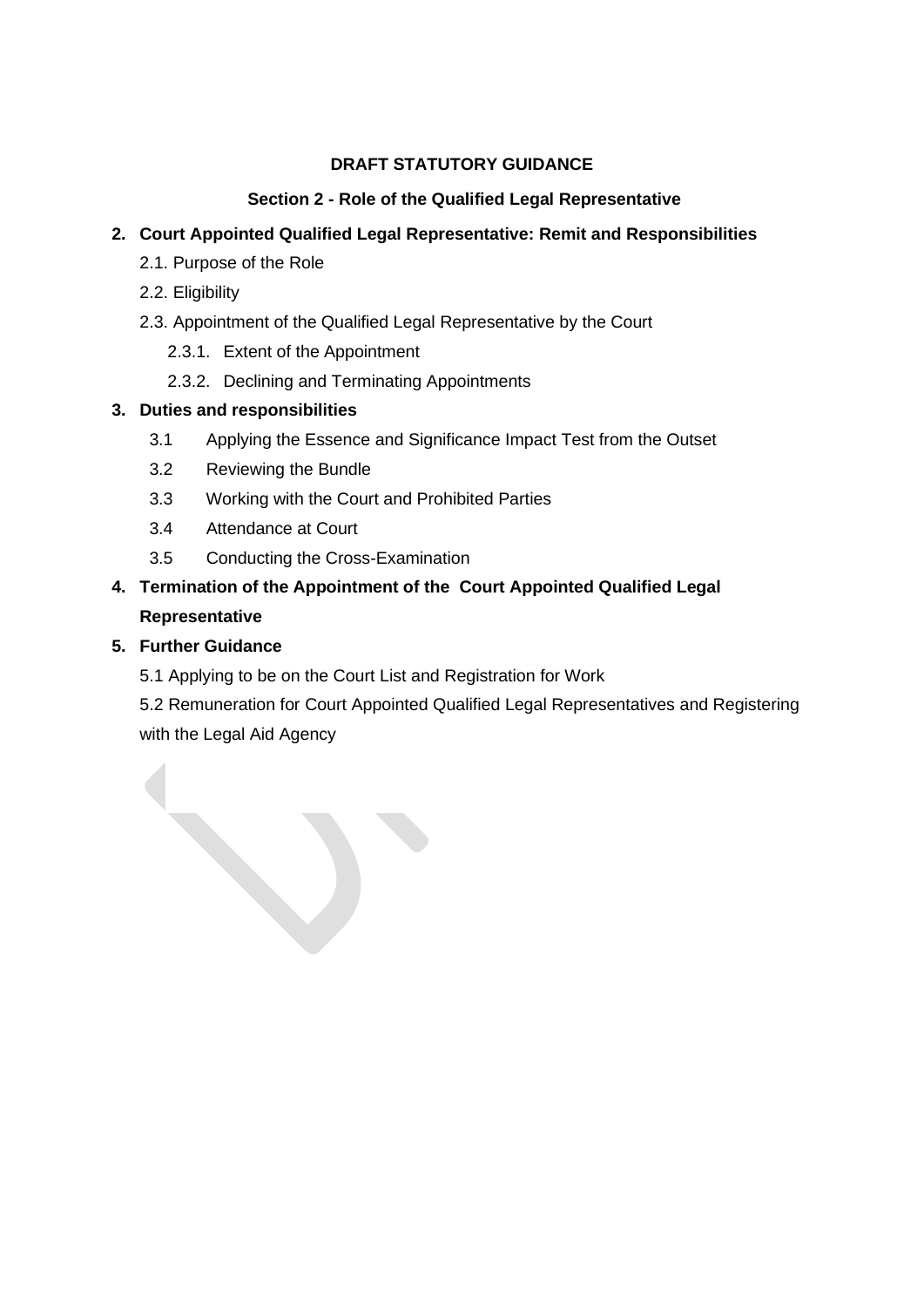# **2. Court Appointed Qualified Legal Representative : Remit and Responsibilities**

#### **2.1 Purpose of the Role**

The purpose of the cross-examination provisions in the DAA is to ensure that no victim or alleged victim will be directly cross-examined by their abuser or alleged abuser or have to cross-examine their abuser or alleged abuser themselves. For this reason, the crossexamination provisions automatically prohibit cross-examination in person by a 'prohibited' party (as defined in section 1 of this Guidance) in specified circumstances. Where the automatic prohibitions do not apply, the provisions give the court the power to make a direction prohibiting cross-examination in person if certain criteria are met.

Where cross-examination in person is prohibited, either automatically or following a court direction, the DAA provisions enable the court to appoint a qualified legal representative (as defined in section 1 of this Guidance) to conduct the cross-examination if certain conditions are met. The appointment of a qualified legal representative by the court will only occur in cases where there are no satisfactory alternative means of eliciting the evidence, where the prohibited party has not appointed their own qualified legal representative and where the court considers it to be in the interests of justice to make its own appointment.

#### **The court appointed qualified legal representative's central purpose is to ensure that the fairness of the proceedings is maintained, by carrying out the cross-examination which the prohibited party is prohibited from performing**.

In determining whether to appoint a qualified legal representative, the court must consider whether it is in the interests of justice for the witness to be cross-examined by a qualified legal representative appointed by the court to represent the interests of the party. Where the court decides to make an appointment, it is important for the qualified legal representative to remember that:

a) they are not a representative of the court which appoints them but they are accountable to the court;

b) they are appointed to cross-examine in the interests of the party (section 31W(6) of the MFPA and section 85K(6) of the CA ; and

c) they are not responsible to the party (section 31W(7) of the MFPA and section 85K(7) of the CA ). As qualified legal representatives are not appointed to act for the prohibited party in the way that ordinary legal advocates do, they do not have the traditional 'lawyer-client' relationship with the prohibited party and therefore are not responsible to the prohibited party. Although they will advance the interests of the prohibited party during the cross-examination, the qualified legal representative must not attempt to present the prohibited party's entire case and should not take instructions from the prohibited party in the manner that a party's own lawyer ordinarily would. However, the qualified legal representative is expected, in most cases, to meet with the prohibited party to elicit relevant information that will form the basis of the cross-examination and inform the drafting of the position statement.

Qualified legal representatives do not have a free-ranging remit. They are not appointed to act as advocate to the court who are most commonly appointed to assist the court on specific legal issues by furnishing information or advice regarding questions of law or fact. A qualified legal representative appointed by the court sits somewhere between these two more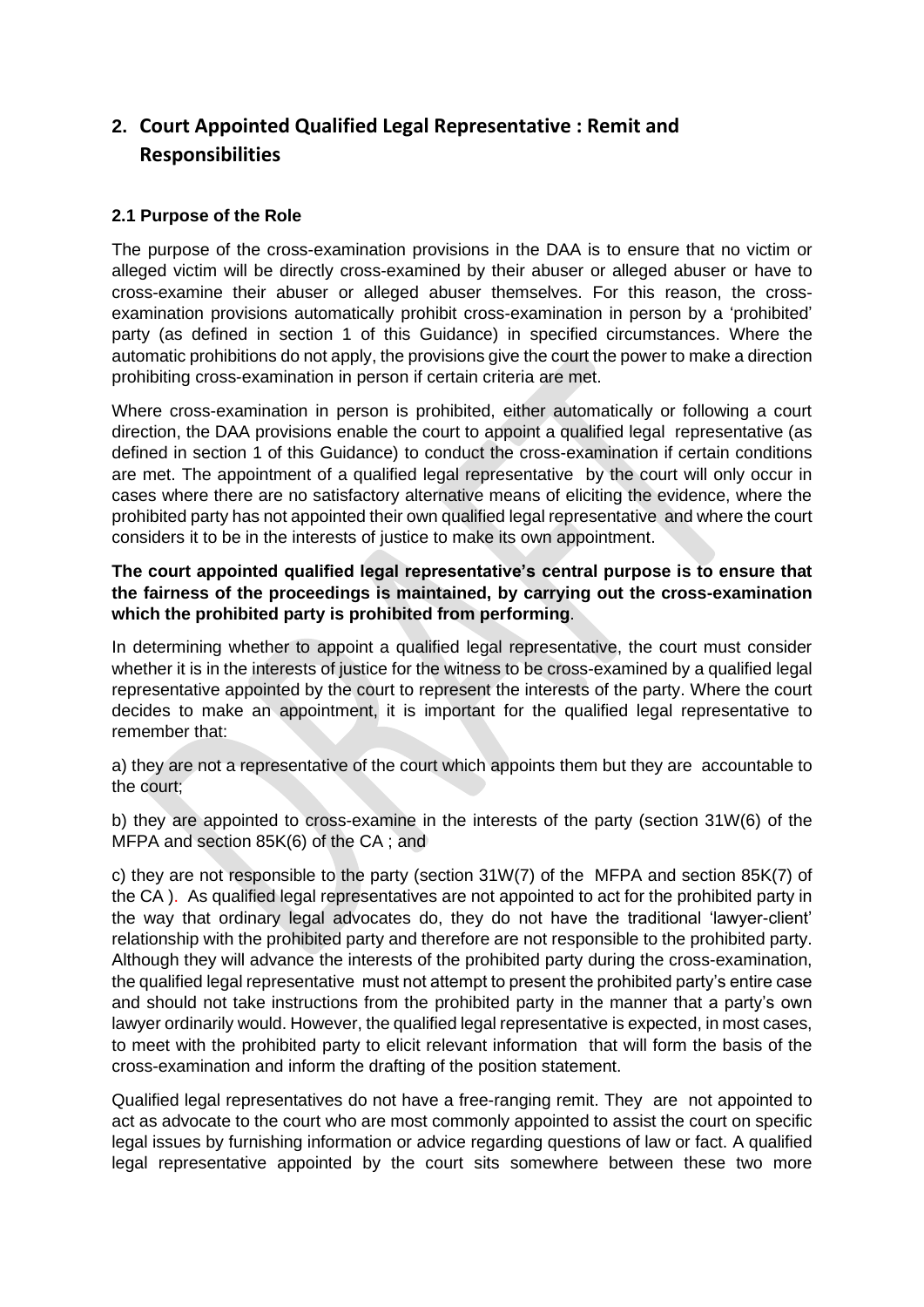traditional roles, and they must remain conscious of the limited and unique purpose of their role.

While this is a unique role, it is not a new one, already being well established in criminal proceedings under section 38 of the YJCEA (see section 1). It is a role which is not unlike the role of a qualified legal representative in criminal proceedings under provisions in section 38 of the YJCEA . However, while the advocate in the equivalent criminal scheme is only ever appointed to represent the interests of the accused, the qualified legal representative in family or civil proceedings may be appointed by the court to cross-examine a witness on behalf of *either* party. There may also be instances in family proceedings where the court may need to appoint two qualified legal representatives in the case, one to cross-examine on behalf of the victim and the other to cross-examine on behalf the perpetrator. So, the circumstances in which a qualified legal representative may be appointed in family and civil proceedings are wider than in the criminal courts

The parameters of the role of a qualified legal representative in criminal proceedings were examined in the case of *ABBAS v CPS* where Lady Justice Hallet stated:

'*The role of a section 38 advocate is, undoubtedly, limited to the proper performance of their duty as a cross-examiner of a particular witness. Sections 36 and 38 (of the YJCEA) are all about protecting vulnerable witnesses from cross-examination by the accused. Therefore, it should not be thought that an advocate appointed under section 38 has a free-ranging remit to conduct the trial on the accused's behalf. Their professional duty and their statutory duty would be to ensure that they are in a position properly to conduct the cross-examination. It means also that their appointment comes to an end, under section 38, at the conclusion of the cross-examination, save to the extent that the court otherwise determines. Technically the lawyer no longer has a role in the proceedings thereafter.'*.

Thus, there are unlikely to be ethical complexities for court appointed qualified legal representatives who are not responsible to the prohibited party and who do not have a contractual relationship with them.

#### **2.2 Eligibility**

It is essential that court appointed qualified legal representatives are sensitive and understanding with regard to the needs and vulnerabilities of the witness when conducting the cross-examination. They must be adept at using techniques for cross-examination to help enable vulnerable witnesses to give their best and most accurate evidence. This is in the interests of the witnesses themselves and in the interests of justice. All court appointed qualified legal representatives must have a current practising certificate and Higher Rights of Audience. They must have undertaken advocacy and vulnerable witness/domestic abuse training (or have made a commitment to attend such training within six months) that is provided or approved by their professional body and must have the necessary skills and experience in cross-examining vulnerable witnesses in contested hearings. Qualified legal representatives with additional specialist domestic abuse training such as coercive and controlling behaviour, economic abuse, psychological abuse and post-separation abuse can also register on the court list of qualified legal representatives.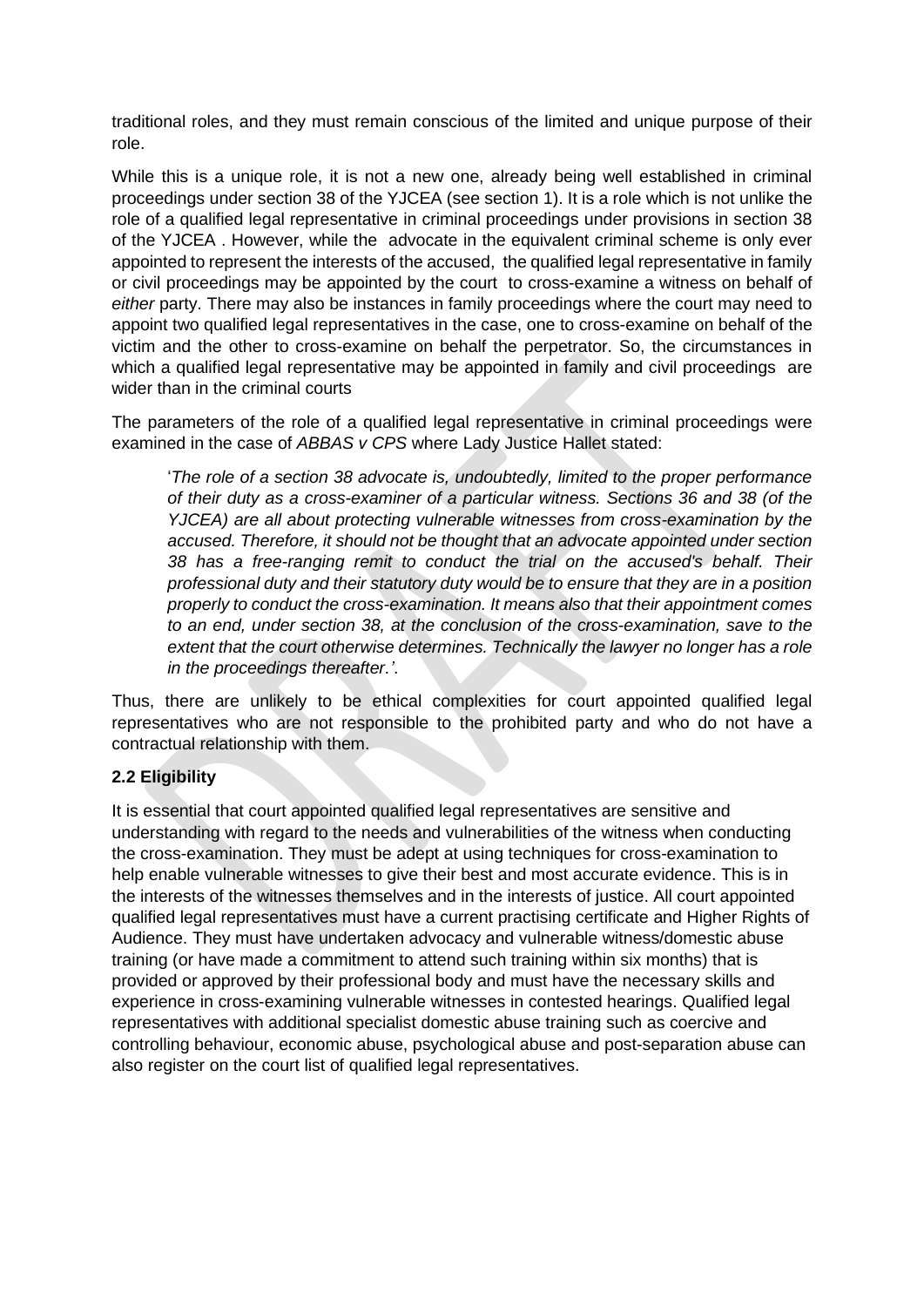#### **2.3 Appointment of the Qualified Legal Representative by the Court**

Local courts will maintain a list of qualified legal representatives available to undertake the cross-examination work in family proceedings. HMCTS will contact the next qualified legal representative on the list and if that qualified legal representative is unable to accept the appointment, HMCTS will then contact the next qualified legal representative as it appears on the list and, if necessary, will work down the list until a qualified legal representative who can accept the appointment is found. This system allows for good practice and ensures that qualified legal representatives can be quickly engaged when required in a transparent manner. Once the qualified legal representative is contacted by the court and has agreed to accept the referral, a court generated order will be provided outlining the extent of his or her appointment and in particular that:

- the qualified legal representative is accountable to the court and not to the prohibited party ;

- the appointment of the qualified legal representative terminates at the conclusion of the proceedings or when the court so orders;

- the appointment is personal to the qualified legal representative appointed by the court and not to the Chambers or solicitors firm of that representative; and

- the qualified legal representative may only claim for the costs of preparing for and conducting the cross-examination.

### **2.3.1. Extent of Appointment**

As the qualified legal representative is appointed by the court specifically to protect the prohibited party's Article 6 and 8 rights, their appointment extends only as far as the prohibition affects those rights. In practice, this means that the qualified legal representative's role will be limited to the cross-examination of a witness or witnesses specified in the court order whom the prohibited party is prevented from questioning in person. Witnesses that are to be crossexamined will be named in the same order which directs the appointment of the qualified legal representative.

The statutory appointment of the qualified legal representative will begin when this is made by the court. This appointment will terminate at the conclusion of the proceedings or when the court so orders. This is aimed at ensuring that the qualified legal representative's appointment concludes at the end of the entire proceedings, rather than at the conclusion of individual hearings. This means that the judge will not need to revert to the start of the process of prohibiting the cross-examination each time and appointing a qualified legal representative when a ban on cross-examination in person is necessary. If further cross-examination affected by the prohibition is required, the court will recall the same qualified legal representative, or (where that is not possible) appoint a new qualified legal representative.

# **2.3.2 Declining and Terminating Appointments**

It is important that the court appointed qualified legal representative does not have a conflict of interest in the case. Should there be a conflict of interest, the qualified legal representative should inform the court immediately that they are unable to accept the appointment. Should a situation arise where a court appointed qualified legal representative is unable to undertake the cross-examination at any time during the proceedings, for any other reason, they will also need to inform the court immediately. In such instances, the court will terminate the qualified legal representative's appointment and appoint a new qualified legal representative. The termination of a qualified legal representative's appointment in a case will be confirmed by a court order.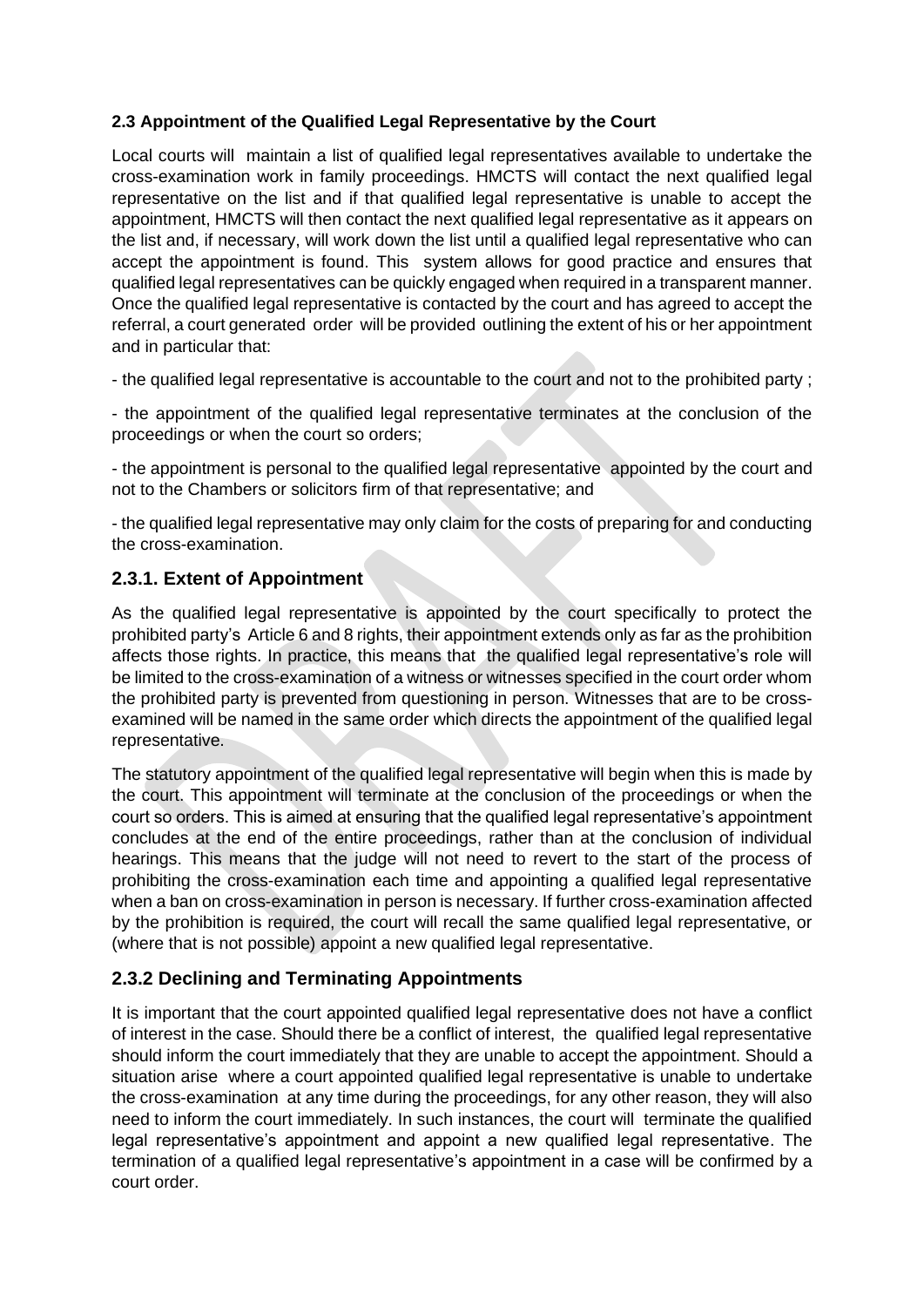# **3. Duties and Responsibilities**

Cases requiring the appointment of a qualified legal representative will differ from each other, therefore this Guidance does not set out a prescriptive list of duties the qualified legal representative must undertake as the work required will vary according to the facts of the case. However, qualified legal representatives should be guided throughout their involvement by the key principles identified in the essence and significant impact test.

### **3.1 Applying the Essence and Significant Impact Test from the Outset**

Sir James Munby P (as he then was) in the Court of Appeal case Re S-W (Children) (Care Proceedings: Final care order at case management hearing) [2015] EWCA Civ 27 at [57] set out the importance of putting the essence of the prohibited party's case to witnesses on those parts of their evidence that may have a significant impact on the outcome of the proceedings.

To effectively protect the prohibited party's Article 6 and 8 rights, the qualified legal representative must put the essence of the prohibited party's case to the witness, on those parts of the witness' case that may have a significant impact on the outcome of the proceedings. The prohibited party may suggest questions to the qualified legal representative he or she wishes to be put to the witness. The qualified legal representative may take such suggestions into consideration, but ultimately questions should only be put to the witness if they relate to the essence of the prohibited party's case, and they are on those parts of the witness' evidence which may have a significant impact on the outcome of the proceedings. The qualified legal representative must be prepared and equipped to be able to carry out cross-examination so as to achieve this purpose. To carry out the cross-examination role effectively, and in line with their professional responsibilities, the qualified legal representative will need to undertake such preparatory work as is necessary to conduct the crossexamination, such as reading court papers. The qualified legal representative must ensure that he or she is fully conversant with the evidence and issues in the case, has obtained sufficient information about the party's case to be able to cross-examine and test the evidence effectively. The qualified legal representative must ensure that the cross-examination carried out provides the court with sufficient information to reach a conclusion on the issues that arise during the case.

# **3.2 Reviewing the Bundle**

The court will direct that the qualified legal representative (or qualified legal representatives in instances where there are two court-appointed qualified legal representatives to cross examine on behalf of each party) has access to the full case bundle and by when it must be supplied. The appointed qualified legal representative must ensure that he or she is fully familiar with the contents of the case bundle and evidence so as to be able to cross-examine the witness or witnesses effectively, and to ensure that the essence of the prohibited party's case is properly put to the witness or witnesses.

# **3.3 Working with the Court and Prohibited Parties**

From the outset of the appointment, the court and the appointed qualified legal representative should clearly establish the practical extent of the prohibition. The court will issue an order in accordance with paragraph 2.3, in particular, identifying the witness or witnesses to be crossexamined by the qualified legal representative.

The qualified legal representative will need to meet with the prohibited party to understand the essence of the prohibited party's case and agree with the party and the court the issues that will be covered in the cross-examination. Establishing the matters that will be covered in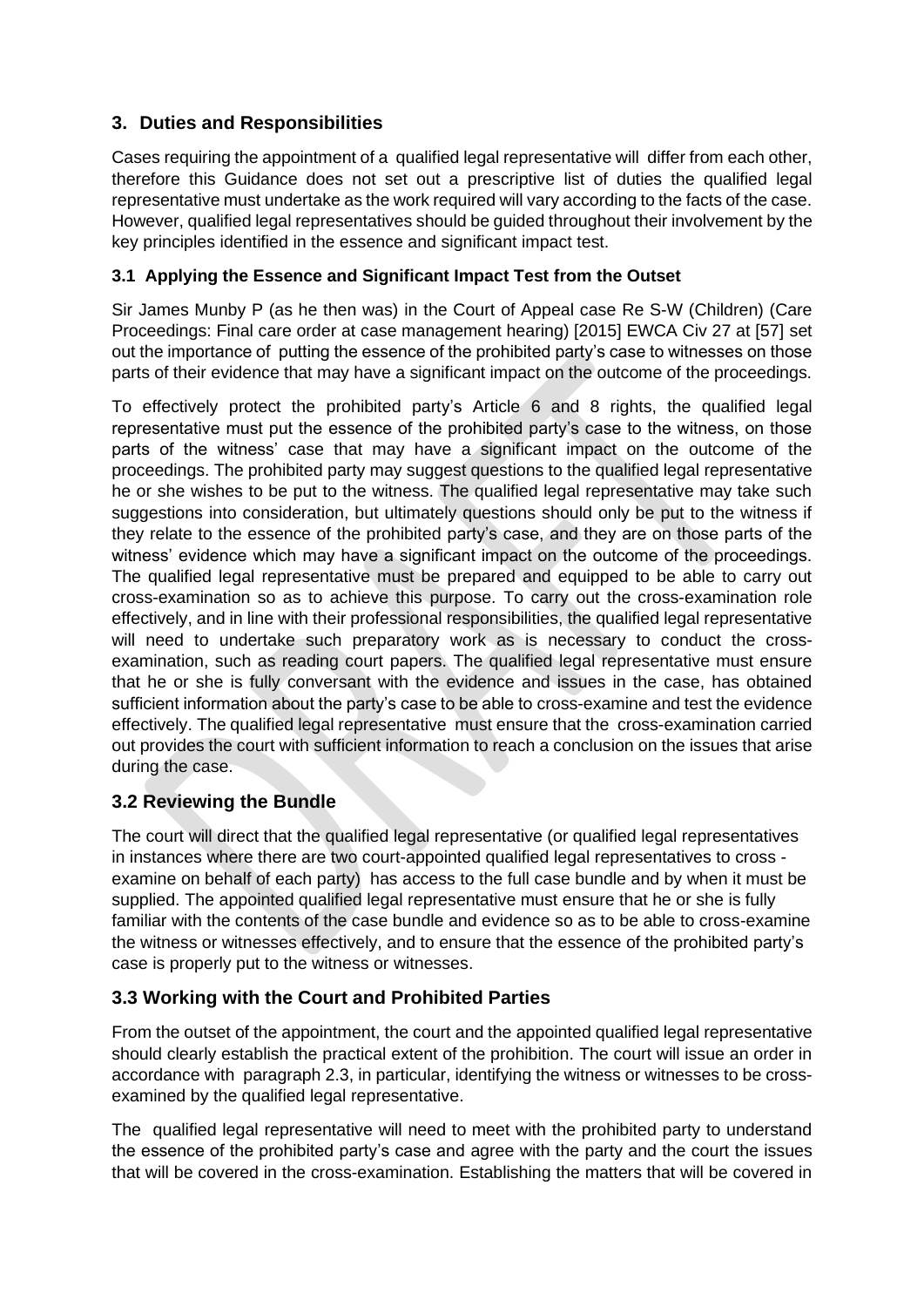the cross-examination can be done, for example, during a preliminary hearing if the qualified legal representative is appointed sufficiently early. The qualified legal representative should seek such further information as is required from the court and the prohibited party in order to be able to properly discharge his or her responsibilities. As part of this process, the qualified legal representative may need to make submissions to the court regarding the key issues relevant to the interests of the prohibited party's case.

It is recommended that the qualified legal representative should prepare a brief position statement to help identify and narrow the issues that will be the focus of the cross-examination.

The court will make clear to the prohibited party that the qualified legal representative is not their lawyer and that they are appointed by the court only to cross-examine a certain witness or certain witnesses. The qualified legal representative must also clearly communicate the limited nature of their role and their relationship with the prohibited party. They must also make clear that they do not have a contractual relationship with the prohibited party. Additionally, the qualified legal representative must make clear that they cannot give advice or represent the prohibited party throughout the case but are appointed by the court to carry out a very limited role. The qualified legal representative cannot help with preparing documentation or assist in complying with directions. The court appointed qualified legal representative will need to explain to the prohibited party that they cannot promise the confidentiality that usually attaches to lawyer-client relationships (legal professional privilege) and that there are obligations in family proceedings to disclose material that is unhelpful to the party's case.

The prohibited party may suggest questions he or she wishes to be put to the witness or witnesses. The qualified legal representative may take such suggestions into consideration. Ultimately questions should only be put to the witness if they relate to the essence of the prohibited party's case, and they are likely to enable the court to be provided with information to allow it to reach a proper conclusion on the issues that it has to determine. Whilst the qualified legal representative should ascertain details of the case that the prohibited party wishes to advance, so as to inform his or her approach to cross-examination, at no stage should the qualified legal representative take or be bound by instructions from the prohibited party.

There may be instances that arise where the prohibited party may not cooperate with the court appointed qualified legal representative and may decline to provide required information that will form the basis of the cross-examination. Where this occurs, the qualified legal representative may have to confine the cross-examination to matters that the judge directs are relevant as far as can be ascertained from the court papers in the proceedings. The qualified legal representative should then explain what these matters are to the prohibited party. There may also be instances where a prohibited party's refusal to cooperate with the qualified legal representative is due to their lack of capacity. This may mean that the qualified legal representative is unable to elicit any assistance or information from the prohibited party. In such situations, the qualified legal representative may only be able to cross-examine the witness on issues that are apparent from the case papers. Where apparent, the qualified legal representative should bring to the court's attention any issues relating to the party's capacity to participate fully in and understand the proceedings. The qualified legal representative should also alert the court to the potential need for special measures or an intermediary.

In most cases the need for the qualified legal representative to deal directly with the other party on substantive issues will be limited. Particular care should be taken when the other party is not legally represented, or where the other party is also the witness to be crossexamined. In any direct dealings with the other party or their representative, the qualified legal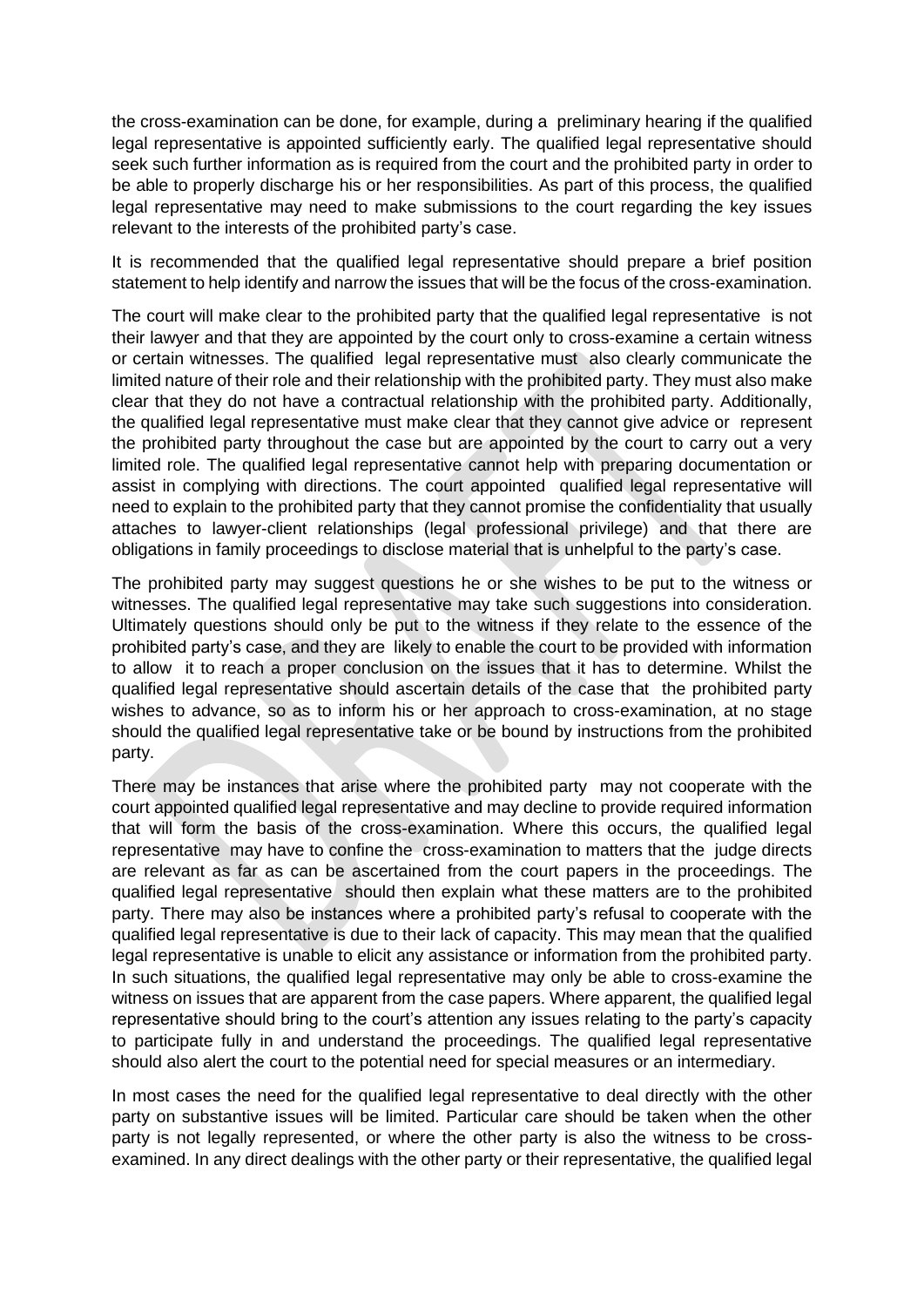representative should clearly communicate the limited nature of their role and their relationship to the prohibited party and the court.

## **3.4 Attendance at Court**

The qualified legal representative will, of course, need to attend the substantive fact-finding hearing where the cross-examination is to take place. There may be other hearings which take place between their appointment by the court and the cross-examination/re-examination that require the qualified legal representative's presence. In deciding whether it is necessary to attend these hearings, the qualified legal representative should apply the essence and significant impact test..

For example, a qualified legal representative would need to attend a preliminary hearing scheduled to determine the issues which are to be covered in cross-examination. By comparison, they would not need to attend a hearing of an application made by either party which does not relate to the issues for cross-examination or is unlikely to affect the conduct of the cross-examination.

The qualified legal representative should use their judgement to determine the relevant hearings that will require their attendance. Where evidence is to be given over several days by various witnesses (other than the witness the qualified legal representative has been appointed to cross-examine), the qualified legal representative will likely only need to attend when evidence which may touch on the essence of the prohibited party's case, or when a key part of the witness' evidence, is being heard. The judge may consider the extent to which the qualified legal representative's attendance is required and may give directions on which hearings the qualified legal representative should attend.

### **3.5 Conducting the Cross-Examination**

The qualified legal representative should then prepare questions which put the 'essence' of the prohibited party's case to the witness, on those parts of the witness' case which may have a significant impact on the outcome of the proceedings. Questions put in cross-examination must be for the purpose of testing the evidence of the witness or witnesses, of putting the prohibited party's case to the witness and enabling the court to be provided with evidence to enable it to make a properly informed decision on the issues that it has to determine.

The qualified legal representative retains the discretion to manage the cross-examination as it develops (i.e. to formulate questions and act dynamically in response to answers given by the witness), so that the cross-examination satisfies the essence and significant impact test. **But the court appointed qualified legal representative must always keep in mind the limited nature of their role and avoid the instinct to act as advocate for the prohibited party's wider case.** The qualified legal representative must be cognisant of the fact that the cross-examination of a witness must always be conducted with sensitivity, with due regard paid to any vulnerabilities known to the qualified legal representative.

The qualified legal representative is not expected to make submissions to the court on behalf of the party for whom they are conducting the cross examination.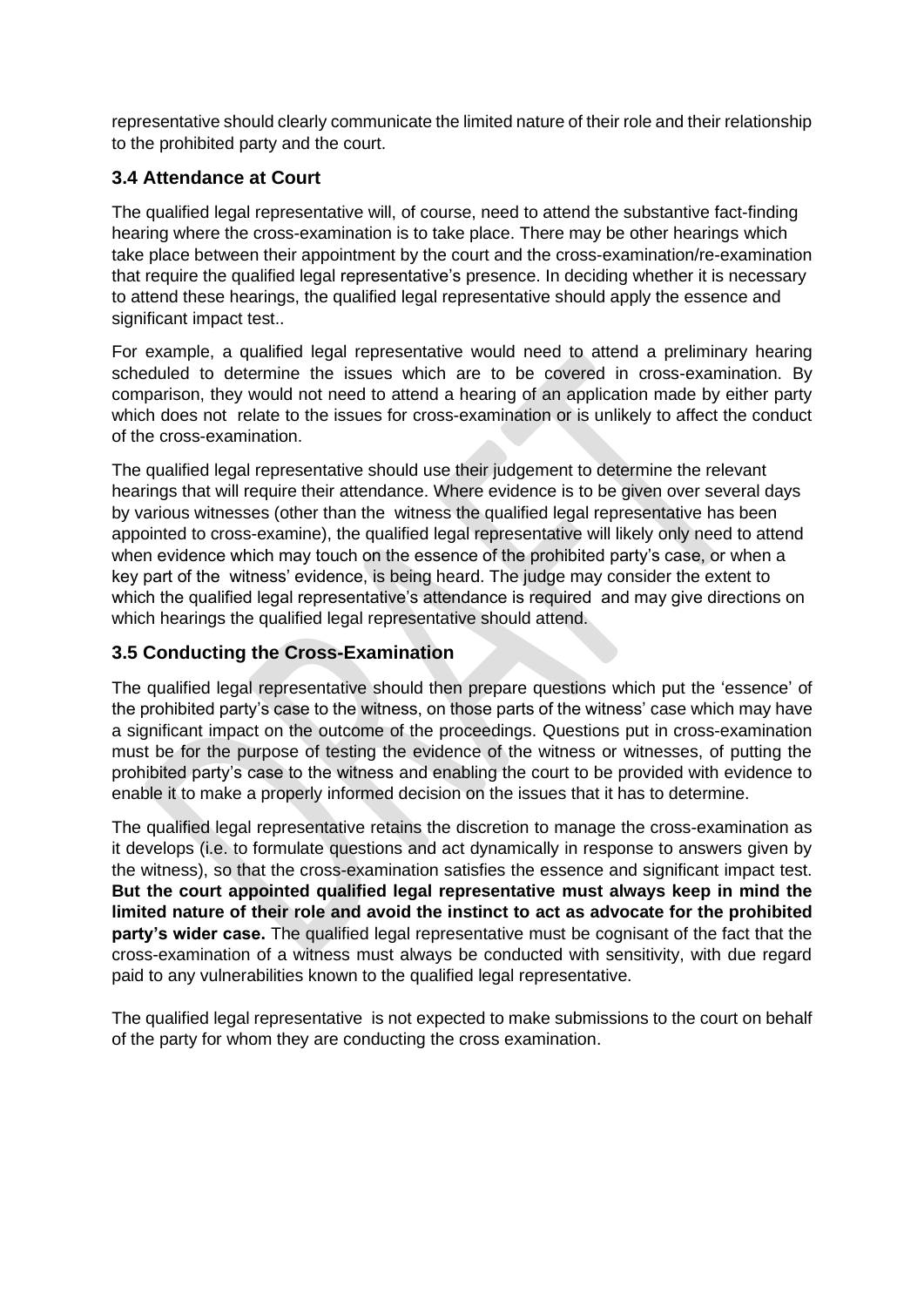### **4.Termination of the Appointment of the Court Appointed Qualified Legal Representative**

The appointment of a qualified legal representative appointed by the court will be terminated at the conclusion of the proceedings or when the court so orders. Following termination, unless the court otherwise directs, the qualified legal representative will be notified of the outcome of the hearing by the court.

## **5. Further Guidance**

#### **5.1 Applying to be on the Court List and Registration for Work**

As set out earlier in this Guidance, the court will maintain a list of qualified legal representatives. Local courts will operate a list of qualified legal representatives available to undertake the cross-examination work in family proceedings and civil proceedings. This system allows for good practice and ensures that qualified legal representatives can be quickly engaged, when required, in a transparent manner. Qualified legal representatives interested in undertaking cross-examination work and wishing to be registered on the courtmaintained list should write to their local courts. Similarly, lawyers who wish to come off the list should also write to their local courts in good time to inform the court that they wish to be taken off the list. The list will be reviewed on a quarterly basis by the courts.

All court appointed qualified legal representatives will need to be registered with the Legal Aid Agency in order to undertake cross-examination work in family and civil proceedings, though this work is not limited to those who currently undertake legal aid work.

#### **5.2 Remuneration for Court Appointed Qualified Legal Representatives and Registration with the Legal Aid Agency**

The fee scheme for qualified legal representatives has been designed to incentivise the right activities that the cross-examination function necessitates and to reduce the likelihood of qualified legal representatives going beyond their very specific remit which is limited by statute . The fee rates, structure and rules are set out in regulations which are at (add link when available). Fees will be paid out of central funds and payments will be administered by the Legal Aid Agency.

In order to receive payment for work undertaken as an advocate under the Cross-Examination Advocacy Scheme (CAS), the advocate must be set up with a legal aid account number. For the purpose of clarity, the CAS is not a legal aid scheme, but payments are issued by Legal Aid Agency through a legal aid account number.

Advocates with existing legal aid accounts do not need to apply for a new account. Only advocates with no active legal aid account need to apply.

Detailed guidance on applying for an account with LAA is published at:

Update your details with LAA - GOV.UK [\(www.gov.uk\)](http://www.gov.uk/)

If you are a solicitor advocate, you should complete form AC1A . The following document should also be submitted, without these documents, we will not be able to create the account number.

o A completed AC1A form

- o A copy of their indemnity insurance
- o A copy of their Vat Certificate (If Vat registered)